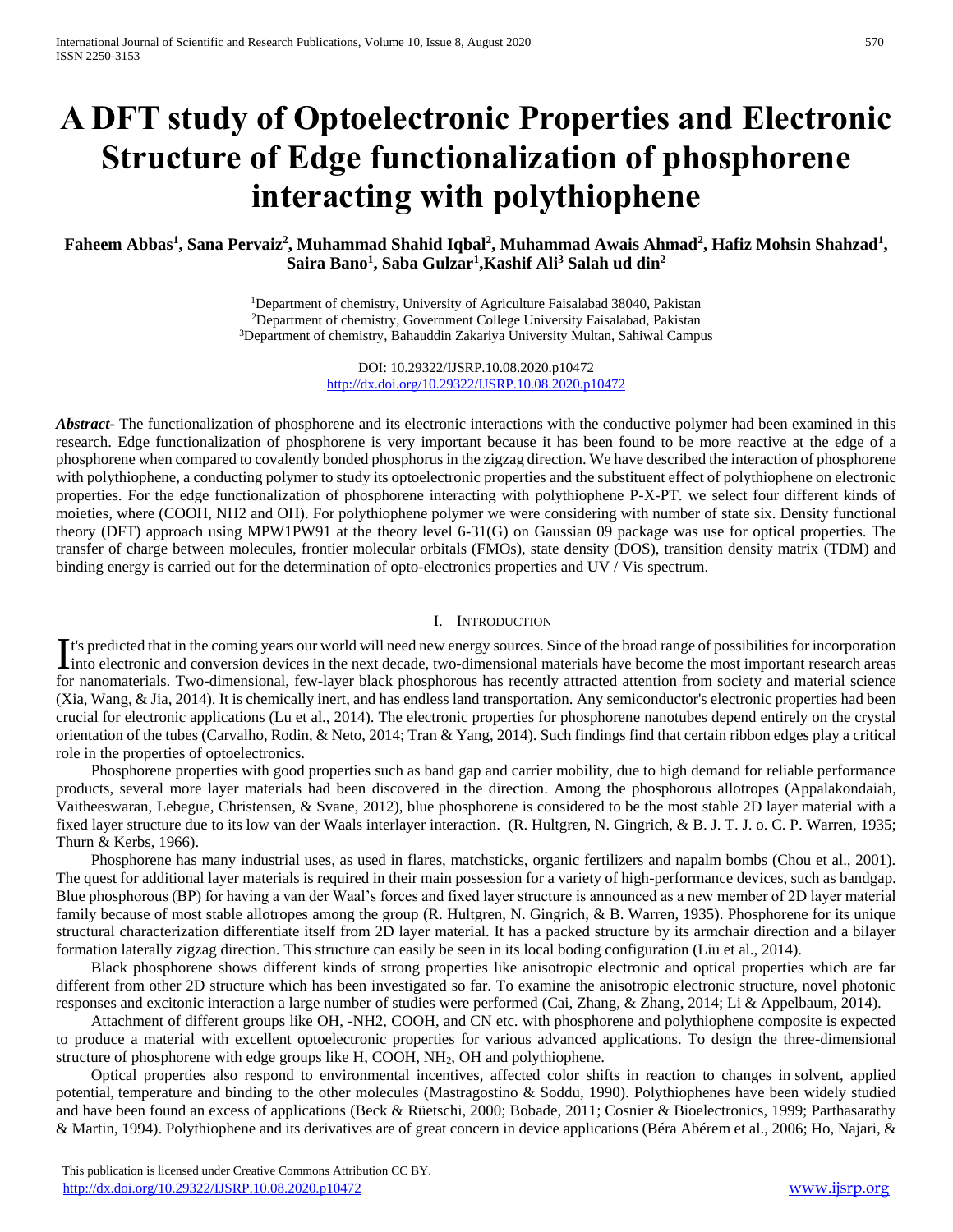Leclerc, 2008; Le Floch et al., 2005; Le Floch, Ho, & Leclerc, 2006; Ramírez-Solís, Kirtman, Bernal-Jáquez, & Zicovich-Wilson, 2009), because of the high stability, structural modification and solution processability (Coppo, Cupertino, Yeates, & Turner, 2003; Mehmood, Al-Ahmed, Hussein, & Reviews, 2016). Polythiophene has been widely studied using theoretical and experimental methods (Kumar, Bokria, Buyukmumcu, Dey, & Sotzing, 2008; Sugiyasu, Song, & Swager, 2006).

#### II. MATERIALS AND METHODS

 Density functional theory is applicable in various fields of chemistry like organic, inorganic, pharmaceutical and organometallic. It also deals with the solid phase as well as gas liquid (Swart, van der Wijst, Guerra, & Bickelhaupt, 2007).

 The behavior of an electron is described by the orbital in the presence of net filed of all other electrons (Young, 2004). AM1 is best method for the result of activation energy in than method of MNDO. In Aluminium case AM1 method is best for the results as compared to the PM3 but AM1 method doesn't give info about the paramidalization of nitrogen.

 The calculations of density functional theory results may be outstanding and very poor depending on precision. It depends on functional and basic set. Production of new density functional is popular area of research now a days. Density functional theory (DFT) gives the outstanding results of organic compounds (Grimme, Antony, Ehrlich, & Krieg, 2010). HF method based on wave function. Internal density of electron is based on geometry of ground state molecules (Moore & Clarke, 1983).

 Time dependent calculations provides us wave function that can be oscillate around ground and first excited state. It is more convenient way to take the values of ground state and excited state from calculations (de Wergifosse & Grimme, 2018). To calculate the geometry to the lowest possible energy, energy and energy gradients are calculated by the program (Schlegel, 1982). Calculation of atomic arrangement which increases the molecular stability is the main objective of molecular geometry optimization. Molecules are more stable at lowest energy level. There are many methods to calculate the lowest energy levels. By creating a potential surface we can observe the lowest energy level, it is a mathematical relationship geometries of different molecules (Barone, Cossi, & Tomasi, 1998).

 Different tools are used in computational chemistry to observe the molecular excited states. Molecular excited states can be observed and calculated by different techniques and energy values and with the help of these calculations, wave function and other properties of molecules can be expected. For the study of spectroscopy, reaction mechanism and phenomenon of excitation these calculations are very important. To observe the ground state a wave functional same techniques and tools are used. The excited states in which geometry of ground states is apply for excitation of vertical energies (Young, 2004).

 Geometry of ground state is used in vertical excitation energies therefore, it is likely the fast process to design. For excitation of electronic processes, it is more advantageous e.g. UV, spectroscopy of photo-electron. Optimized values of excited states are used in adiabatic excitation energies. When life of excited state is long, their result will closer to the experimental results (Young, 2004). Basic reaction self-consistent field is IEFPCM. PCM uses the significant of numeric which is used for calculating the effect of solvent on designed molecules (Deskevich, Nesbitt, & Werner, 2004).

 In Hartree–Fock (HF) method and density functional theory (DFT) basis set is used whereas most semi-empirical (SE) methods use predefined basis set. Basic set is defined when calculations of density functional theory and ab-initio performed. Mostly, when we use basic sets of minimal values the accuracy of density functional theory (DFT) is decreases but it shows good result with Hatree-Fock (HF) basic set (Schuchardt et al., 2007). Density functional theory (DFT) for the geometry optimization, has become most efficient and reliable method. DFT is used for geometry optimization and time dependent density functional theory (TD-DFT) is used for excited state.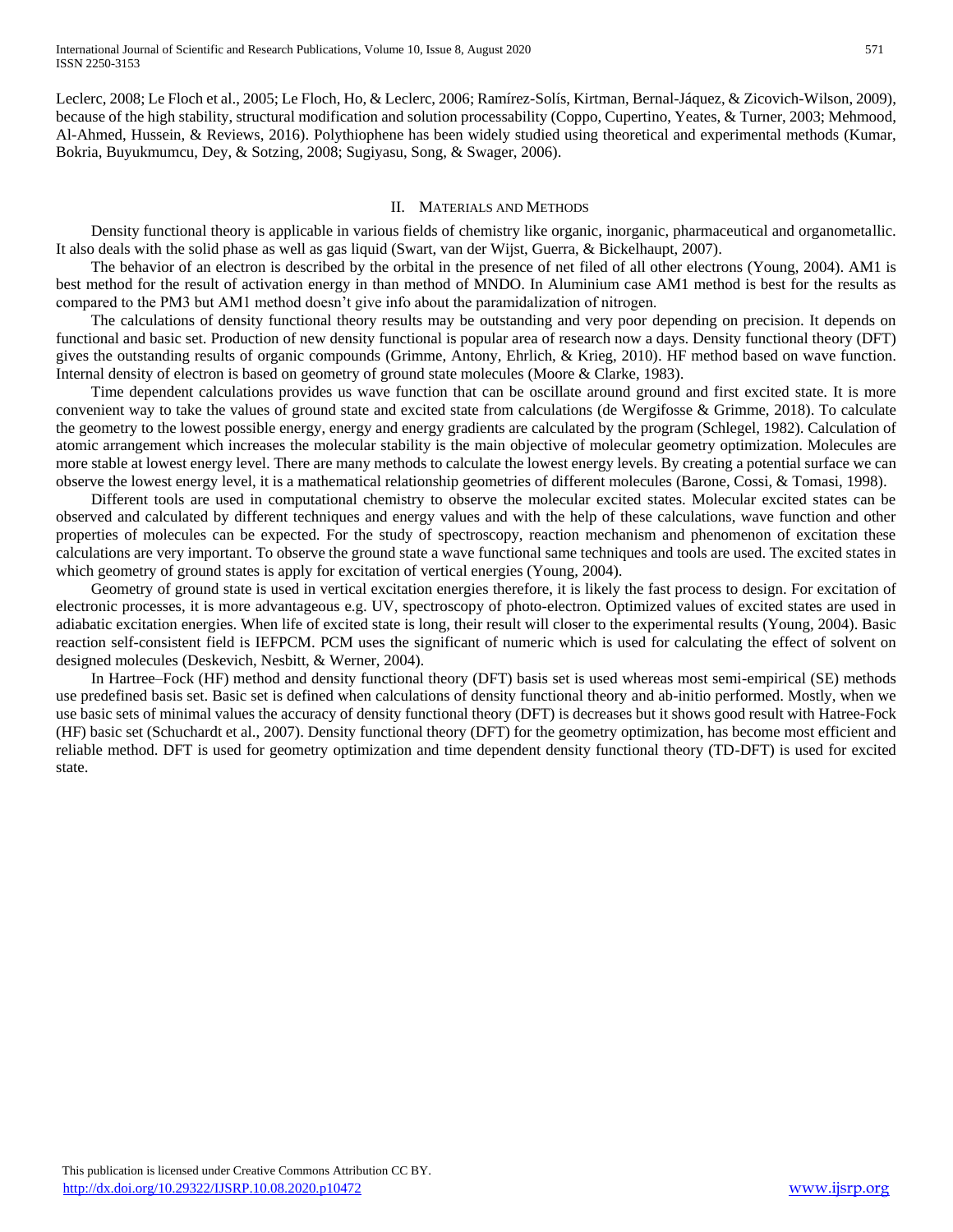

**Fig 1:** Chemical Structure of Phosphorene and designed molecules M1 to M4**.**

 All calculations were performed on program packages from Gauussian 09. DFT method is used to optimize the configuration of phosphorene, thiophene, and phosphorene molecules with the edge group COOH, phosphorene with the edge group NH2 and phosphorene with the edge OH. Firstly, all the designed molecules were calculated with DFT with different functions as B3LYP, CAM-B3LYP (Yanai *et al.,* 2004) and MPW1PW91 (Adamo & Barone, 1998) for absorption spectra of designed molecules. MPW1PW91 is the best method for theoretical calculations for these molecules and therefore it was chosen for further optimization of molecules M<sub>1</sub>, M2, M3, M4 andM5. For the absorption spectra of all of these designed molecules, TD-DFT with B3LYP, CAM-B3LYP and MPW1PW91 with basis set 6-31 G (d, p) are used. We got the best absorption of these molecules with function MPW1PW91/6-31 G (d, p). So that we use MPW1PW91 and basis set 6-31 G (d, p) to perform our further calculations.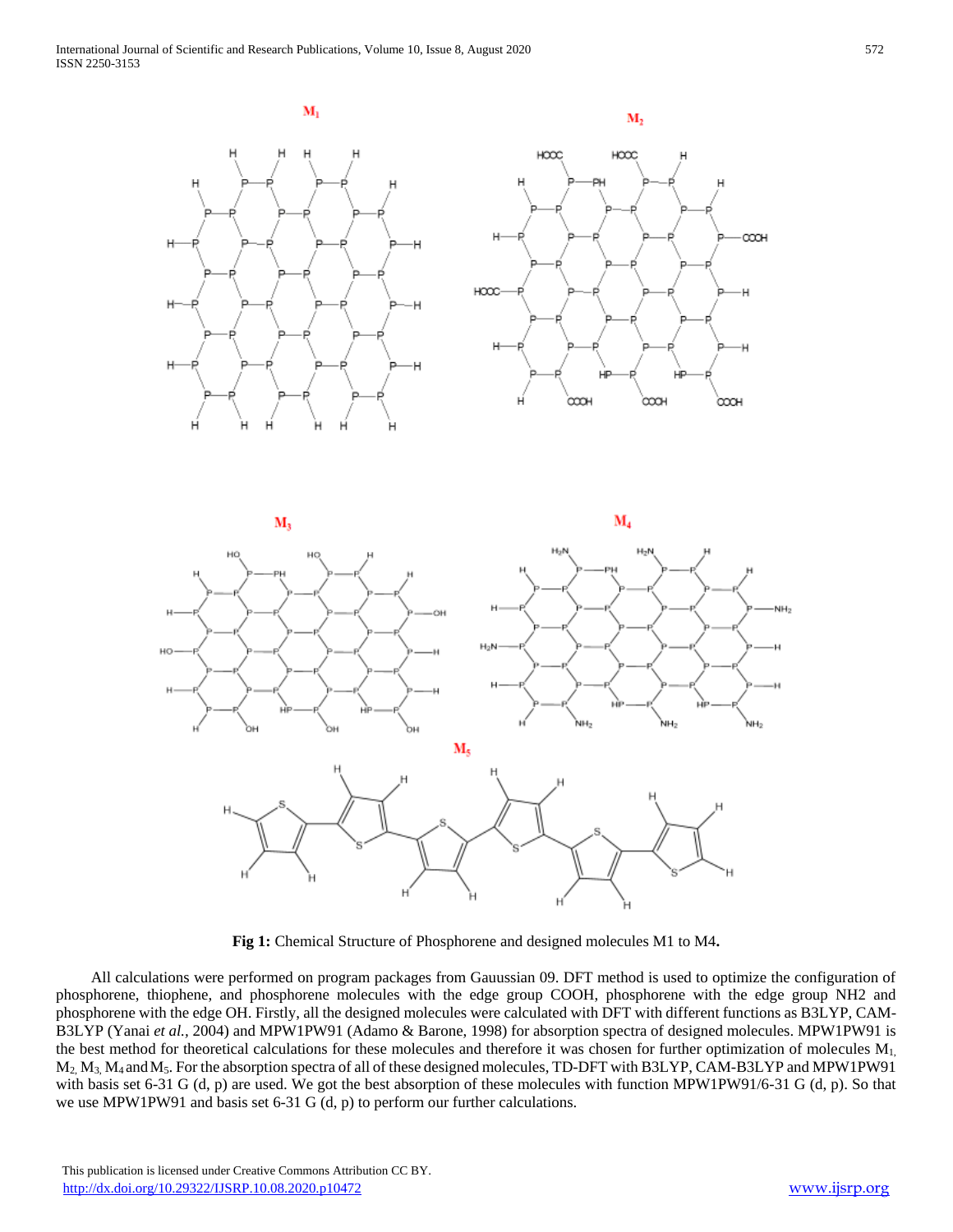## III. RESULTS AND DISCUSSIONS

 Currently, we use density functional theory with various functions such as B3LYP, CAM-B3LYP and MPW1PW91 with 6-31 G (d, p) basis set to observe the optical and electronic properties of phosphorene with different edge groups and in polythiophene composite. MPW1PW91 was selected best for UV-Visible spectrum for optoelectronic properties.





**Figure 2.** Optimized structure of phosphorene at MPW1PW91 with basis set 6-31G(d,p) attached with a) COOH b) OH c) NH<sub>2</sub> d) polythiophene

#### **Frontier molecular orbitals**

The optoelectronics properties are performed on the basis of the distribution pattern of P-X-Pthio's frontier molecular orbitals ( $X =$ OH, COOH and NH2). In FMOs it is possible to show the distribution of electron density around the HOMO and the LUMO. Figures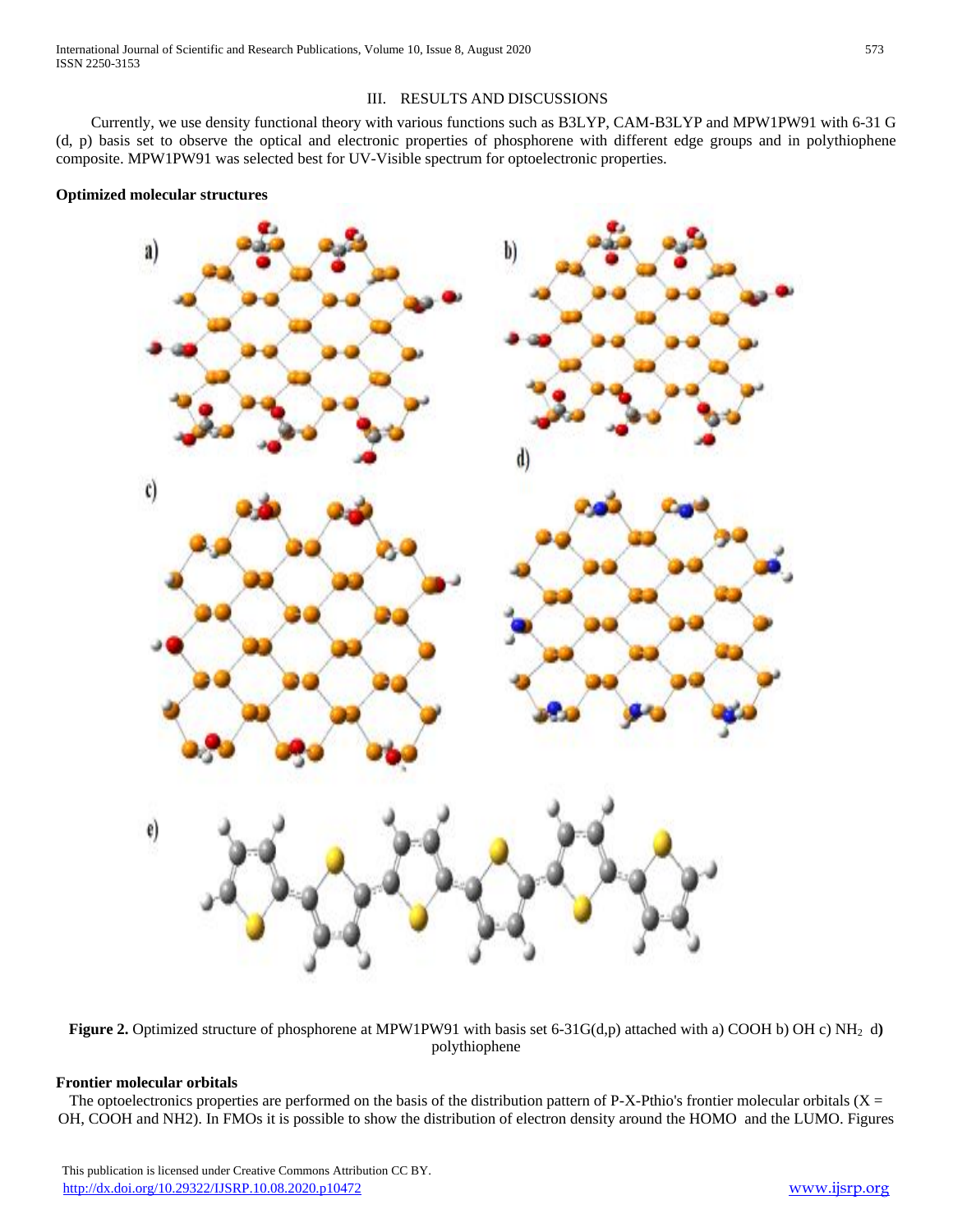below show the distribution of FMOs around HOMO and LUMO at ground state of molecules without polymer polythiophene.



**Fig.3 Distribution of FMOs around HOMO and LUMO at ground state of molecules without polymer polythiophene**

| Table .1 Energy of HOMO(E <sub>HOMO</sub> ), LUMO (E <sub>LUMO)</sub> and their Energy Gap (E <sub>g</sub> ) in eV at MPW1PW91/631-G(d,p) level of |
|----------------------------------------------------------------------------------------------------------------------------------------------------|
| theory                                                                                                                                             |

| <b>Molecules</b> | <b>EHOMO</b> | <b>ELUMO</b> | E <sub>g</sub> (eV) |
|------------------|--------------|--------------|---------------------|
| P-COOH           | $-0.230142$  | $-0.07851$   | 0.151632            |
| $P-NH2$          | $-0.21795$   | $-0.06145$   | 0.1565              |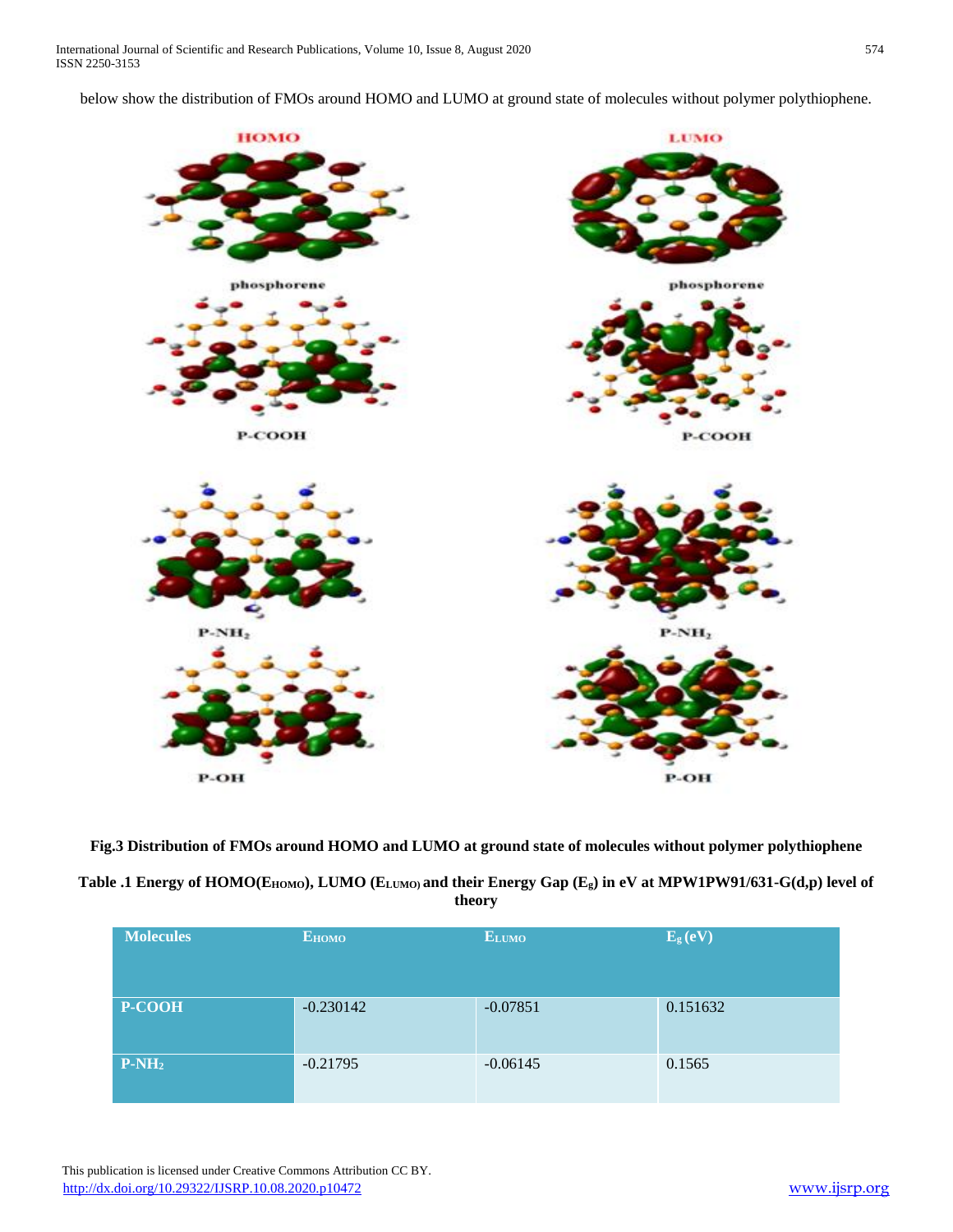| $P-OH$ | $-0.23151$ | $-0.07731$ | 0.1542 |
|--------|------------|------------|--------|
|        |            |            |        |

The increasing order is P-NH2 > P-COOH > P-OH, the difference in HOMO energies and in the case of LUMO energies the trend varies from P-NH2 > P-OH > P-COOH. The energy difference between HOMO-LUMO varies from P-COOH > P-OH > P-NH2. The lowest energy gap is observed in P-COOH which is 0.151632 eV. The developed P-X molecules where X is COOH, NH2 and OH when it comes into contact with polymer polythiophene. I have designed the plot of FMO's based on HOMO) and LUMO and their





**Figure 4.** FMO at ground state of P-Pthio, P-COOH and P-OH pthio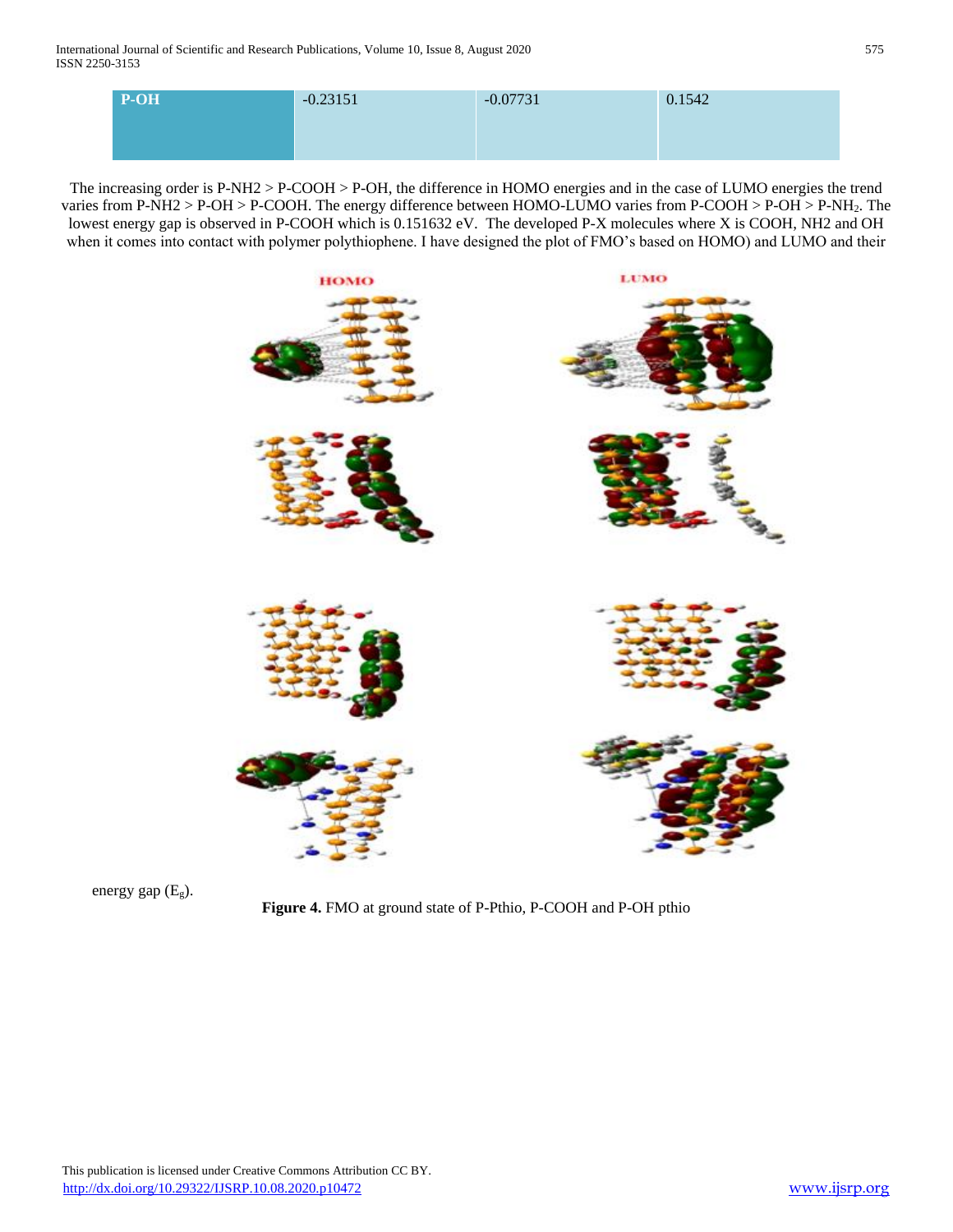| Table .2 Energy of HOMO (E <sub>HOMO</sub> ), LUMO (E <sub>LUMO</sub> ) and energy difference HOMO-LUMO (E <sub>g</sub> ) at MPW1PW91/6-31G(d,p) |
|--------------------------------------------------------------------------------------------------------------------------------------------------|
| level of theory                                                                                                                                  |

| <b>Molecule</b>          | EHOMO (eV) | ELUMO (eV) | E <sub>g</sub> (eV) |
|--------------------------|------------|------------|---------------------|
| P-COOH-Pthio             | $-5.211$   | $-2.539$   | 2.672               |
| <b>P-OH-Pthio</b>        | $-5.358$   | $-2.390$   | 2.968               |
| P-NH <sub>2</sub> -Pthio | $-5.304$   | $-2.361$   | 2.943               |

The increasing order varies form P-COOH-Pthio> P-NH<sub>2</sub>-Pthio > P-OH-Pthio. While in case of LUMO the trend will be P-NH<sub>2</sub>-PT > P-OH-PT > P-COOH-PT energy gap between HOMO and LUMO is P-OH-Pthio > P-NH2-Pthio > P-COOH-Pthio. Lowest energy gap is observed in P-COOH-PT (2.672). The lowest HOMO value is observed in P-OH-Pthio (-5.358) and lowest energy value of LUMO is observed in P-COOH-Pthio (-2.539 eV).

## **Density of state (DOS) of phosphorene interaction with polythiophene**

 Four types of colors in the DOS graph are red, green, black and blue. Green and blue line represents the level of HOMO energy and red line represents the level of LUMO power. The difference between HOMO and LUMO is the band gap and the disparity between red and green reveals the band gap (Egap). The density of state (DOS) of all designed molecules of HOMO and LUMO are shown in figures below:



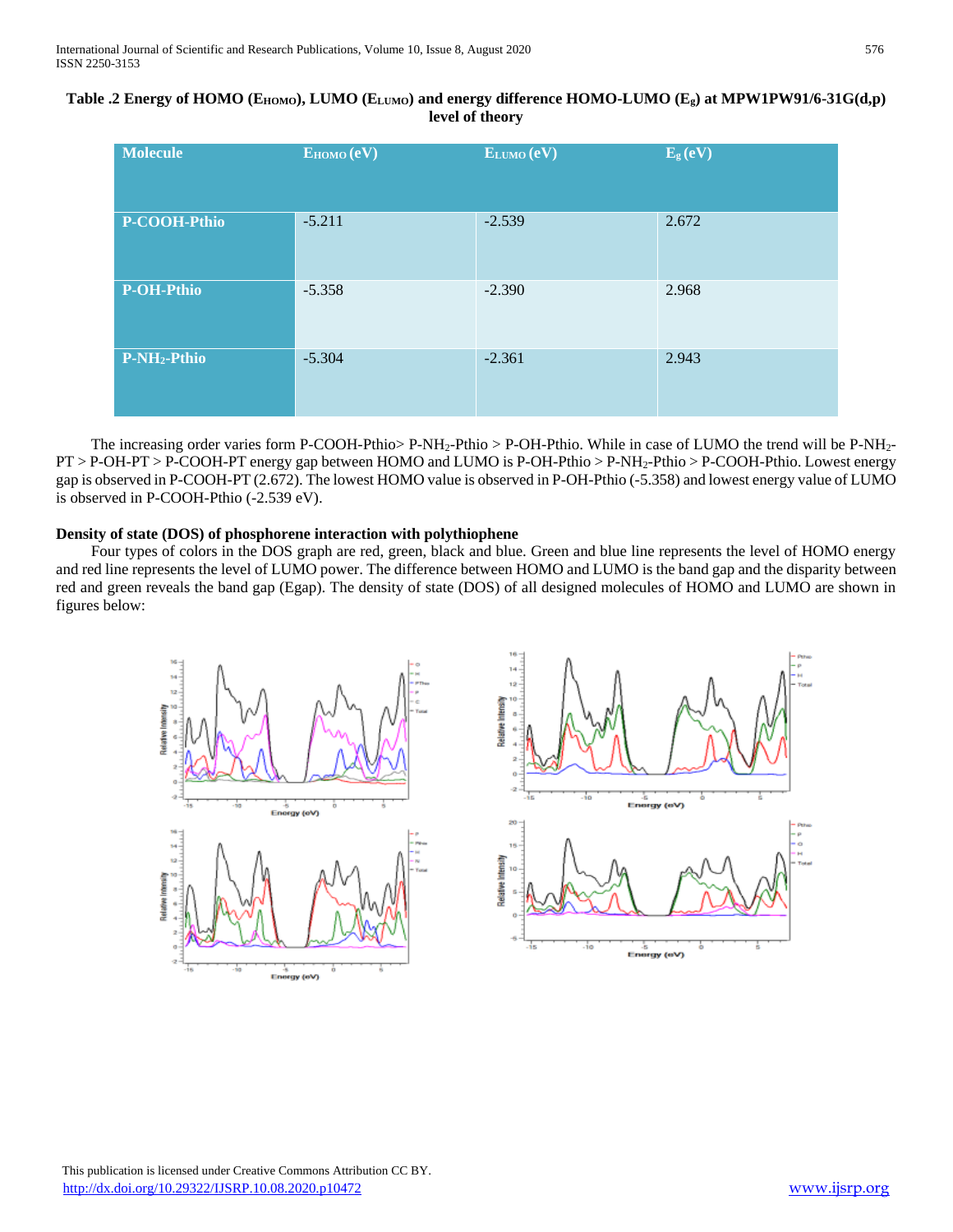

**Figure.5 Density of state of P-COOH-Pthio, P-H-Pthio, P-NH2-Pthio, P-OH-Pthio, Phosphorene, P-COOH, P-NH2, P-OHs**

# **Optical properties**

 At the theory stage, MPW1PW91/6-31 G (d, p) was performed to observe the optical properties of phosphorene with different edge groups TD-DFT calculations. It showed the first 10 singlet to singlet excitation transition state, but I considered only the first excitation state because it is the most significant maximum absorption in all four structures as shown in Table 1.

| <b>Molecules</b> | <b>Wavelength (nm)</b> | $\overline{\mathbf{E}}$ ev | <b>Oscialltion</b><br>strength (f) | <b>Major contribution</b> |
|------------------|------------------------|----------------------------|------------------------------------|---------------------------|
| $P-H$            | 343.80                 | 3.51                       | 0.03                               | $H-1->L+0(+80%)$          |
| <b>P-COOH</b>    | 366.89                 | 3.36                       | 0.02                               | $H - 0$ ->L+0(+56%)       |
| $P-NH2$          | 344.61                 | 3.43                       | 0.02                               | $H - 0$ ->L+0(+82%)       |
| P-OH             | 371.20                 | 3.41                       | 0.01                               | $H - 0$ ->L+1(+68%)       |

#### **Table .3 Wavelength (nm) oscillator strength, ETC % and Eev for P-H, P-COOH, P-NH<sup>2</sup> and P-OH.**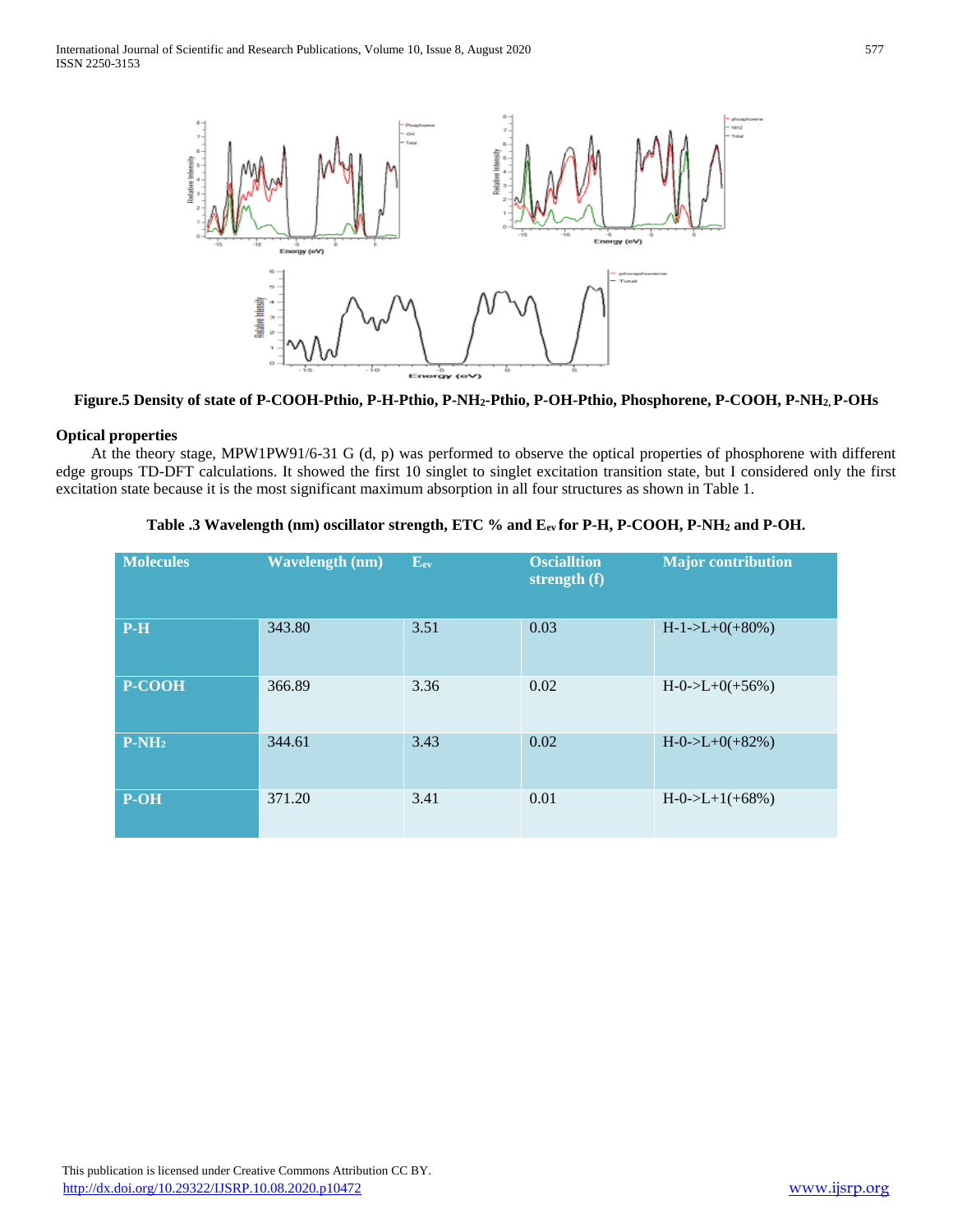

**Fig.5 Absorption spectra of P-H, P-COOH, P-NH<sup>2</sup> and P-OH**

# **Optical properties of phosphorene edge groups with polythiophene**

 To study the optical properties of phosphorene edge functionalization with polythiophene. I performed TD-DFT calculations at MPW1PW91/6-31G(d,p) level of theory it showed first 10 singlet to singlet excitation transition but I only consider first excitation state because it is most significant with P-H-Pthio, P-COOH-Pthio, P-NH2-Pthio and P-OH-Pthio structures with maximum absorption (λ  $_{\text{max}}$ ), oscillator strength (f), electronic transition contribution (ETC %) as shown in table 4.

## **Table. 4 Wavelength (nm) oscillator strength, ETC % and Eev for P-H-Pthio, P-COOH-Pthio, P-NH2-Pthio and P-OH-Pthio**

| <b>Molecules</b>         | <b>Wavelength (nm)</b> | $E_{ev}$ | <b>Oscillation</b><br>strength (f) | ETC %               |
|--------------------------|------------------------|----------|------------------------------------|---------------------|
| <b>P-H-Pthio</b>         | 465                    | 1.96     | 0.33                               | $H - 0$ ->L+0(+96%) |
| P-COOH-Pthio             | 473                    | 2.16     | 1.0                                | $H - 0$ ->L+0(+98%) |
| P-NH <sub>2</sub> -Pthio | 469                    | 2.52     | 0.6                                | $H - 0$ ->L+0(+88%) |
| <b>P-OH-Pthio</b>        | 495                    | 2.49     | 1.0                                | $H - 0$ ->L+0(+96%) |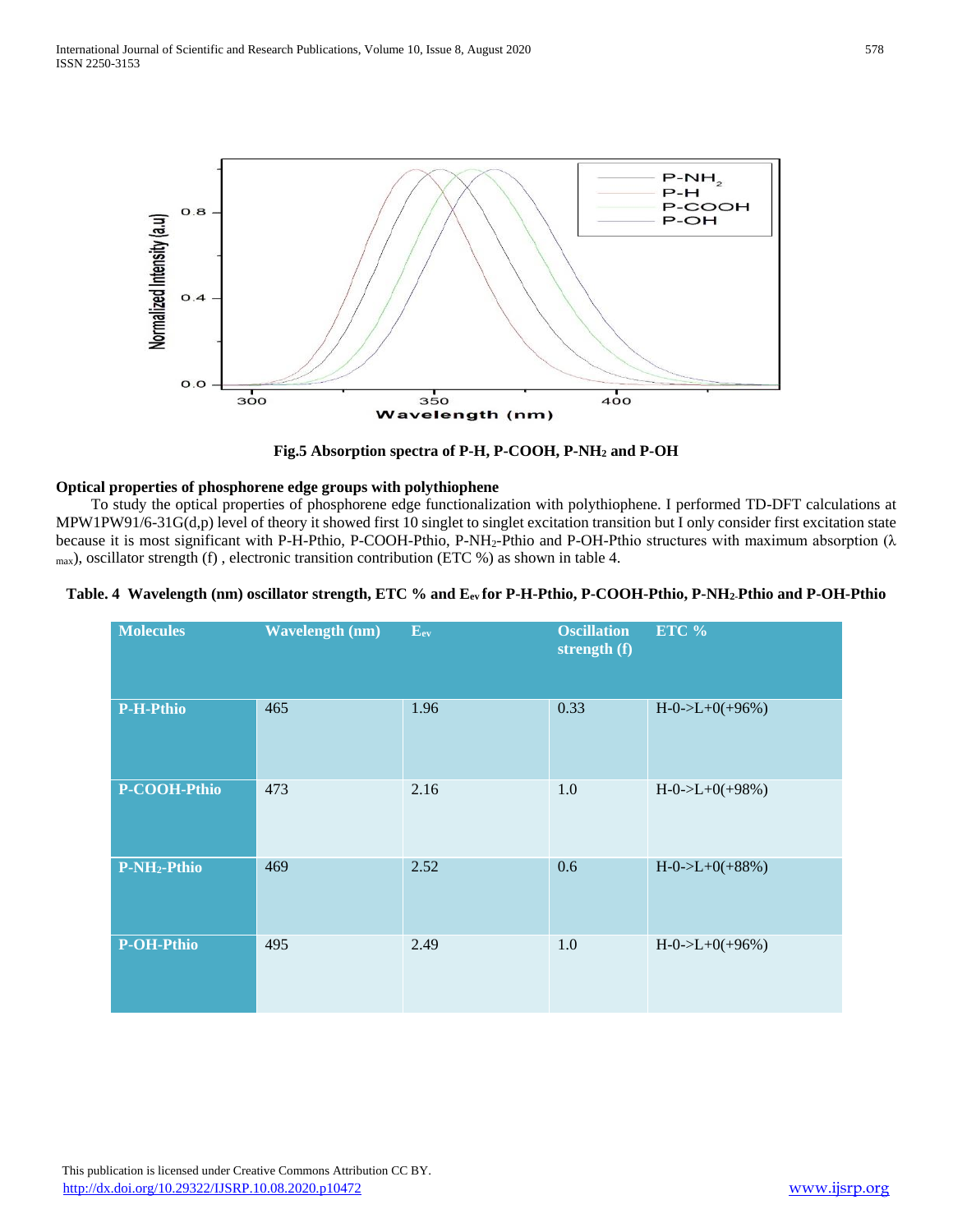#### **Figure.6** Absorption spectra of P-H-Pthio, P-COOH-Pthio, P-NH2-Pthio and P-OH-Pthio

#### **Dipole moment**



 Dipole moment of all molecules are also calculated with MPW1PW91/6-31G (d,p) level of theory. Greater the dipole moment, greater will be the solubility. Dipole moment of all molecules is given in the table 5. Dipole moment of all molecules are calculated at ground state and as we as excited state. In ground state highest dipole moment of molecule is P-NH2-PT. Trend of dipole moment at ground state varies form P-NH2-Pthio > P-OH-Pthio > P-COOH-Pthio.

| <b>Molecule</b>          | $\mu$ g | $\mu$ <sub>e</sub> |
|--------------------------|---------|--------------------|
|                          |         |                    |
| P-COOH-Pthio             | 1.8685  | 1.8685             |
|                          |         |                    |
| P-OH-Pthio               | 4.8707  | 4.8704             |
|                          |         |                    |
| P-NH <sub>2</sub> -Pthio | 5.7675  | 5.7671             |
|                          |         |                    |
|                          |         |                    |

#### **Table 5 Dipole moments of designed molecules at ground state μg and excited state μ<sup>e</sup>**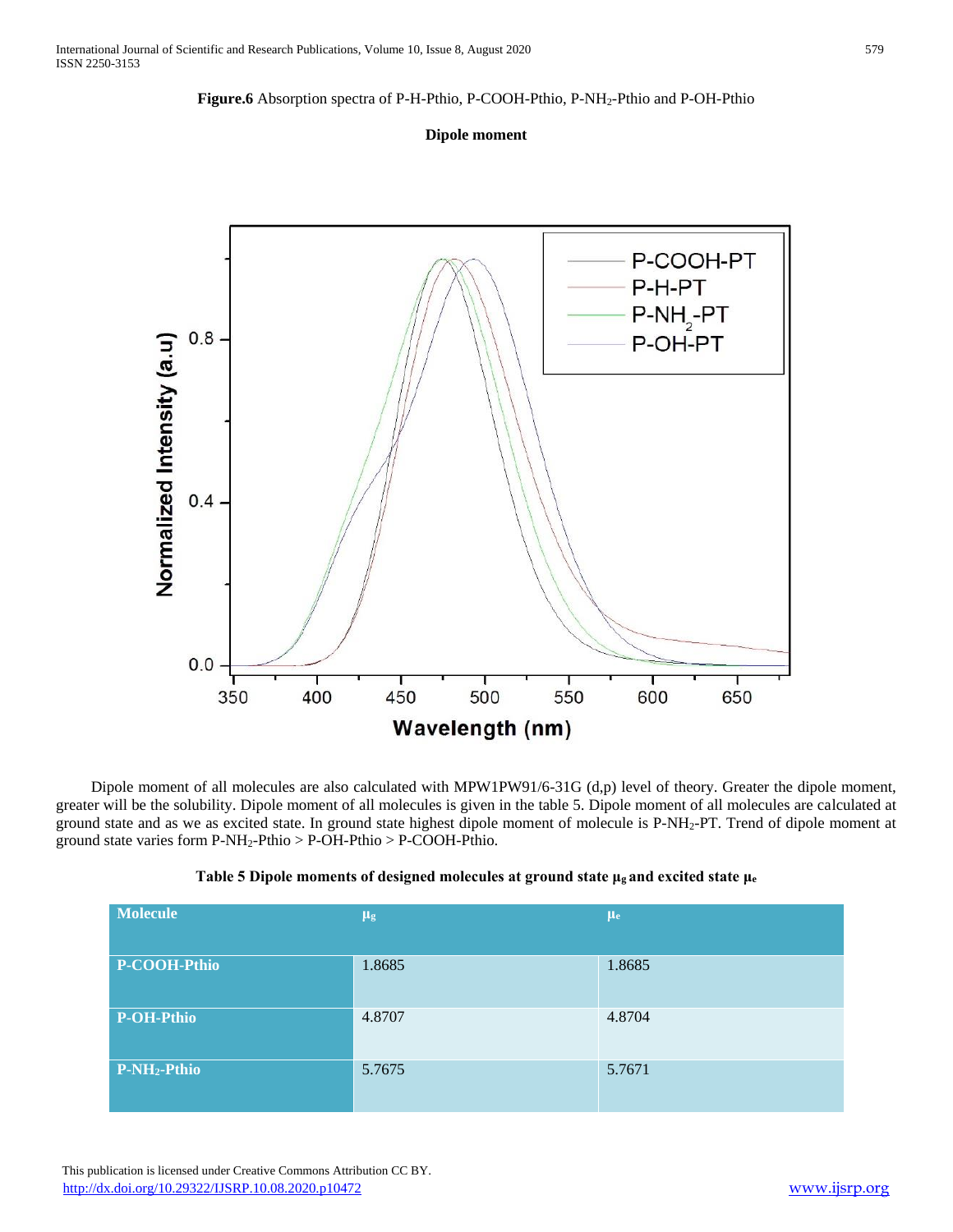# **Transition density matrix (TDM) and exciton binding energy (Eb)**

 For the estimation of the nature of transition, the transition density matrix of these developed molecules is computed. At the theory level of MPW1PW91/6-31 G (d, p), the TDMs for absorption and emission are calculated in vacuum with S1 state. TDM shows the interaction between donor and acceptor motioey.

 Binding energy is inversely proportional to the exciton dissociation. So we can calculate binding energy by taking the difference between energy gap HOMO-LUMO ( $E_g$ ) and minimum amount of energy for first excitation  $E_{opt}$ .



**Table 6 Calculated HOMO-LUMO energy gap EH-L, and Eopt first singlet excitation energies, exciton binding energies (Eb)**

| <b>Molecules</b>         | $E_{H-L}$ (eV) | $E_{opt}(eV)$ | $E_b (eV)$ |
|--------------------------|----------------|---------------|------------|
| P-COOH-Pthio             | 2.638          | 2.14          | 0.49       |
| P-OH-Pthio               | 2.967          | 2.48          | 0.48       |
| P-NH <sub>2</sub> -Pthio | 2.936          | 2.50          | 0.43       |

# IV. CONCLUSION

 To research the optical and electronic properties of phosphorene edge functionalization with conducting polymer polythiophene we are performing first principle DFT calculations. We select three moieties for COOH, NH2 and OH edge functionalization's. Lowest band gap is seen in P-COOH-, and this molecule also shows better oscillator strength. Calculations for UV / Vis spectra were performed using TD-DFT. P-COOH- wavelength is 473 nm, and oscillator strength is 1.0. FMO was determined for the HOMO and LUMO distribution. Charge transfer is distributed precisely within the P-COOH- molecule. Calculations of the transition density matrix were performed in P-COOH- for electronic excitation between molecules and better result for TDM and binding energy which confirms the TDM result.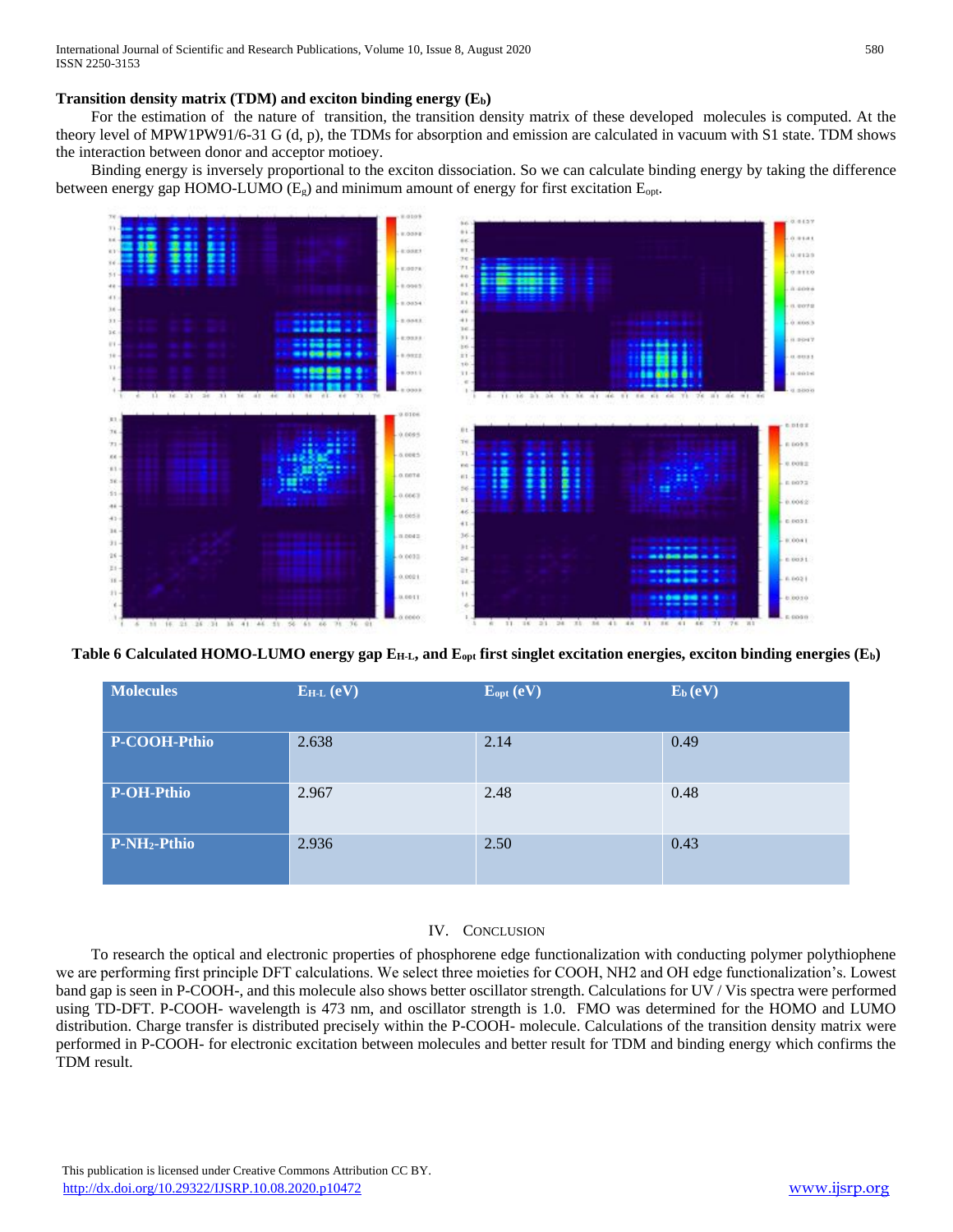#### **REFERENCES**

- [1] Appalakondaiah, S., Vaitheeswaran, G., Lebegue, S., Christensen, N. E., & Svane, A. J. P. R. B. (2012). Effect of van der Waals interactions on the structural and elastic properties of black phosphorus. 86(3), 035105.
- [2] Barone, V., Cossi, M., & Tomasi, J. (1998). Geometry optimization of molecular structures in solution by the polarizable continuum model. Journal of Computational Chemistry, 19(4), 404-417.
- [3] Beck, F., & Rüetschi, P. J. E. A. (2000). Rechargeable batteries with aqueous electrolytes. 45(15-16), 2467-2482.
- [4] Béra Abérem, M., Najari, A., Ho, H. A., Gravel, J. F., Nobert, P., Boudreau, D., & Leclerc, M. J. A. m. (2006). Protein Detecting Arrays Based on Cationic Polythiophene–DNA‐Aptamer Complexes. 18(20), 2703-2707.
- [5] Bobade, R. S. J. J. o. P. E. (2011). Polythiophene composites: a review of selected applications. 31(2-3), 209-215.
- [6] Cai, Y., Zhang, G., & Zhang, Y.-W. (2014). Layer-dependent band alignment and work function of few-layer phosphorene. Scientific reports, 4, 6677.
- [7] Carvalho, A., Rodin, A., & Neto, A. C. J. E. (2014). Phosphorene nanoribbons. 108(4), 47005.
- [8] Chou, T.-D., Lee, T.-W., Chen, S.-L., Tung, Y.-M., Dai, N.-T., Chen, S.-G., . . . Wang, H.-J. (2001). The management of white phosphorus burns. Burns, 27(5), 492-497.
- [9] Coppo, P., Cupertino, D. C., Yeates, S. G., & Turner, M. L. J. M. (2003). Synthetic routes to solution-processable polycyclopentadithiophenes. 36(8), 2705-2711.
- [10] Cosnier, S. J. B., & Bioelectronics. (1999). Biomolecule immobilization on electrode surfaces by entrapment or attachment to electrochemically polymerized films. A review. 14(5), 443-456.
- [11] de Wergifosse, M., & Grimme, S. (2018). Nonlinear-response properties in a simplified time-dependent density functional theory (sTD-DFT) framework: Evaluation of the first hyperpolarizability. The Journal of chemical physics, 149(2), 024108.
- [12] Deskevich, M. P., Nesbitt, D. J., & Werner, H.-J. (2004). Dynamically weighted multiconfiguration self-consistent field: Multistate calculations for F+ H 2 O→ HF+ OH reaction paths. The Journal of chemical physics, 120(16), 7281-7289.
- [13] Fiolhais, C., Nogueira, F., & Marques, M. A. (2003). A primer in density functional theory (Vol. 620): Springer Science & Business Media.
- [14] Grimme, S., Antony, J., Ehrlich, S., & Krieg, H. (2010). A consistent and accurate ab initio parametrization of density functional dispersion correction (DFT-D) for the 94 elements H-Pu. The Journal of chemical physics, 132(15), 154104.
- [15] Ho, H.-A., Najari, A., & Leclerc, M. J. A. o. c. r. (2008). Optical detection of DNA and proteins with cationic polythiophenes. 41(2), 168-178.
- [16] Hultgren, R., Gingrich, N., & Warren, B. (1935). The atomic distribution in red and black phosphorus and the crystal structure of black phosphorus. The Journal of Chemical Physics, 3(6), 351-355.
- [17] Hultgren, R., Gingrich, N., & Warren, B. J. T. J. o. C. P. (1935). The atomic distribution in red and black phosphorus and the crystal structure of black phosphorus. 3(6), 351-355.
- [18] Kumar, A., Bokria, J. G., Buyukmumcu, Z., Dey, T., & Sotzing, G. A. J. M. (2008). Poly (thieno [3, 4-b] furan), a new low band gap polymer: Experiment and theory. 41(19), 7098-7108.
- [19] Le Floch, F., Ho, H. A., Harding-Lepage, P., Bedard, M., Neagu-Plesu, R., & Leclerc, M. J. A. M. (2005). Ferrocene-functionalized cationic polythiophene for the label‐free electrochemical detection of DNA. 17(10), 1251-1254.
- [20] Le Floch, F., Ho, H. A., & Leclerc, M. (2006). Label-free electrochemical detection of protein based on a ferrocene-bearing cationic polythiophene and aptamer. Analytical chemistry, 78(13), 4727-4731.
- [21] Li, P., & Appelbaum, I. (2014). Electrons and holes in phosphorene. Physical Review B, 90(11), 115439.
- [22] Liu, H., Neal, A. T., Zhu, Z., Luo, Z., Xu, X., Tománek, D., & Ye, P. D. (2014). Phosphorene: an unexplored 2D semiconductor with a high hole mobility. ACS nano, 8(4), 4033-4041.
- [23] Lu, W., Nan, H., Hong, J., Chen, Y., Zhu, C., Liang, Z., . . . Zhang, Z. J. N. R. (2014). Plasma-assisted fabrication of monolayer phosphorene and its Raman characterization. 7(6), 853-859.
- [24] Marenich, A. V., Olson, R. M., Kelly, C. P., Cramer, C. J., & Truhlar, D. G. (2007). Self-consistent reaction field model for aqueous and nonaqueous solutions based on accurate polarized partial charges. Journal of Chemical Theory and Computation, 3(6), 2011-2033.
- [25] Mastragostino, M., & Soddu, L. J. E. a. (1990). Electrochemical characterization of "n" doped polyheterocyclic conducting polymers—I. Polybithiophene. 35(2), 463-466.
- [26] Mehmood, U., Al-Ahmed, A., Hussein, I. A. J. R., & Reviews, S. E. (2016). Review on recent advances in polythiophene based photovoltaic devices. 57, 550-561.
- [27] Moore, R., & Clarke, R. (1983). A distribution function approach to modelling basin sediment yield. Journal of Hydrology, 65(1-3), 239-257.
- [28] Parthasarathy, R. V., & Martin, C. R. J. N. (1994). Synthesis of polymeric microcapsule arrays and their use for enzyme immobilization. 369(6478), 298.
- [29] Ramírez-Solís, A., Kirtman, B., Bernal-Jáquez, R., & Zicovich-Wilson, C. J. T. J. o. c. p. (2009). Periodic density functional theory studies of Li-doped polythiophene: Dependence of electronic and structural properties on dopant concentration. 130(16), 164904.
- [30] Schlegel, H. B. (1982). Optimization of equilibrium geometries and transition structures. Journal of Computational Chemistry, 3(2), 214-218.
- [31] Schuchardt, K. L., Didier, B. T., Elsethagen, T., Sun, L., Gurumoorthi, V., Chase, J., . . . Windus, T. L. (2007). Basis set exchange: a community database for computational sciences. Journal of chemical information and modeling, 47(3), 1045-1052.
- [32] Sugiyasu, K., Song, C., & Swager, T. M. J. M. (2006). Aromaticity in tropone-containing polythiophene. 39(17), 5598-5600.
- [33] Swart, M., van der Wijst, T., Guerra, C. F., & Bickelhaupt, F. M. (2007). π-π stacking tackled with density functional theory. Journal of molecular modeling, 13(12), 1245-1257.
- [34] Thurn, H., & Kerbs, H. J. A. C. I. E. i. E. (1966). Crystal structure of violet phosphorus. 5(12), 1047-1048.
- [35] Tran, V., & Yang, L. J. P. R. B. (2014). Scaling laws for the band gap and optical response of phosphorene nanoribbons. 89(24), 245407.
- [36] Xia, F., Wang, H., & Jia, Y. (2014). Rediscovering black phosphorus as an anisotropic layered material for optoelectronics and electronics. Nature communications, 5(1), 1-6.
- [37] Young, D. (2004). Computational chemistry: a practical guide for applying techniques to real world problems: John Wiley & Sons.

#### **AUTHORS**

**First Author** – Faheem Abbas, Department of chemistry, University of Agriculture Faisalabad 38040, Pakistan

 This publication is licensed under Creative Commons Attribution CC BY. <http://dx.doi.org/10.29322/IJSRP.10.08.2020.p10472> [www.ijsrp.org](http://ijsrp.org/)